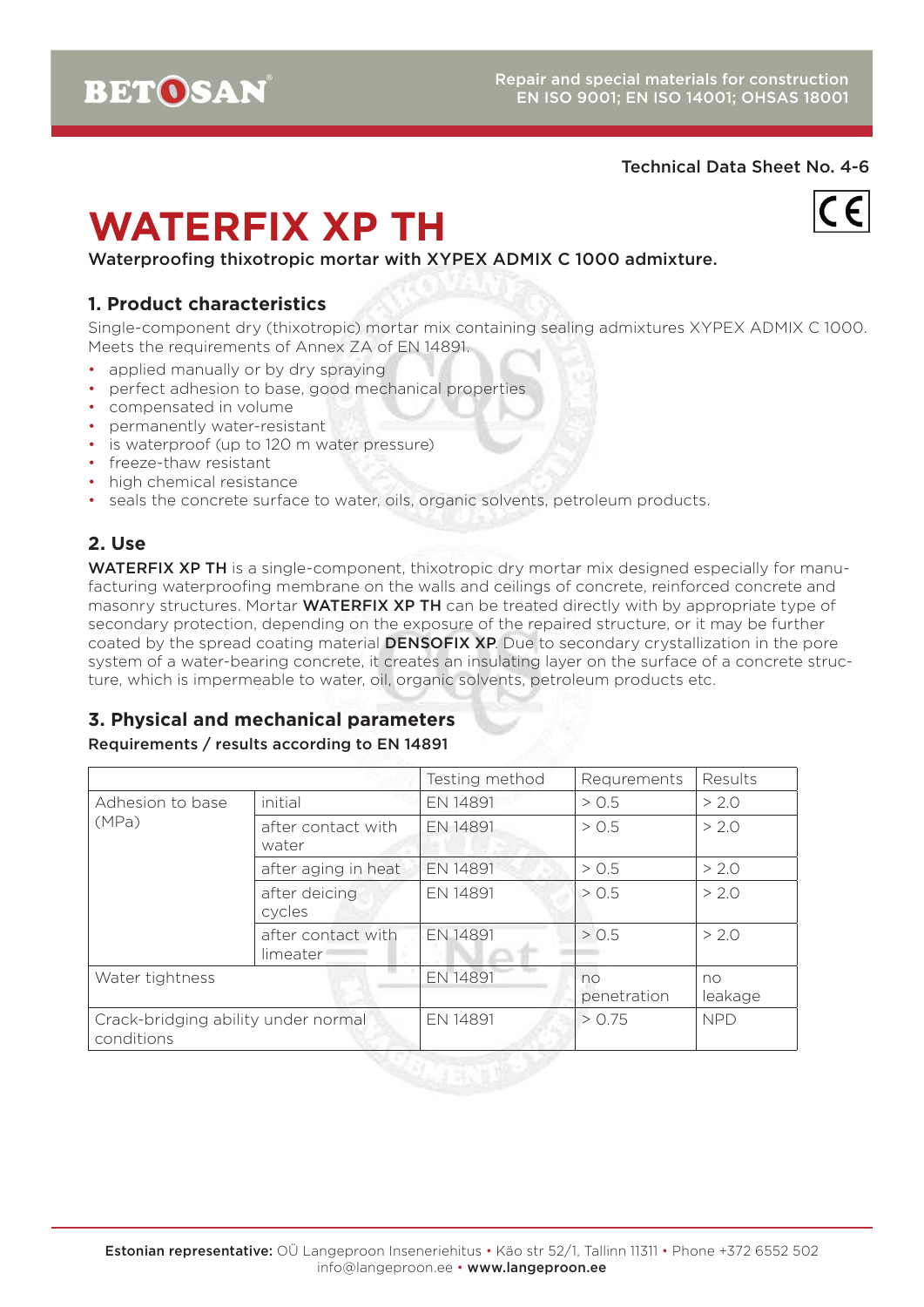#### Physical and mechanical parameters

| <b>WATERFIX XP TH</b>                            |                   |                               |                   |                |  |  |
|--------------------------------------------------|-------------------|-------------------------------|-------------------|----------------|--|--|
| Color                                            |                   |                               | Non-standard grey |                |  |  |
| Bulk density of fresh mortar ( $kg/m^3$ )        |                   | $2200 \pm 50$                 |                   |                |  |  |
| Tensile bending strength (MPa)                   | 7 days<br>28 days | > 4.0<br>> 7.0                | > 4.5<br>> 7.5    | > 4.8<br>> 8.5 |  |  |
| Compressive strength (MPa)                       | 7 days<br>28 days | > 20<br>> 36                  | > 23<br>> 40      | > 25<br>> 44   |  |  |
| Dynamic E-module (GPa)                           |                   | < 23                          | < 26              | $<$ 28         |  |  |
| Thermal expansion coefficient (K <sup>-1</sup> ) |                   | $11.5 \pm 0.4 \times 10^{-6}$ |                   |                |  |  |
| Frost resistance                                 |                   | >100                          |                   |                |  |  |
| Filtration coefficient $k$ (ms <sup>-1</sup> )   |                   | $< 2.5 \times 10^{-12}$       |                   |                |  |  |

## **4. Test certificates**

Meets the requirements of EN 14891, annex ZA.

Initial type testing according to EN 14891 issued by TSÚS Bratislava.

Supervision of the quality system, EMS and OHSAS is carried out by Notified Body No. 1020.

# **5. Instruction for preparation and application**

During the processing of **WATERFIX XP TH** dry mortar mixes it is generally necessary to comply with the principles contained in the relevant technological process BETOSAN for repair of reinforced concrete structures (TP # 1/06)

Base: Any incoherent, loose, weatherworn or otherwise visibly damaged concrete shall be completely removed from the surface of the base. Corroded reinforcement shall be carefully released and cleaned of any corrosive products. Before application of repair material, humidification of the base surface shall be properly and repeatedly performed for at least 120 minutes. The properly humidified concrete shall be dully dump, and not covered with dump shining water film. Substrate can be cohesive masonry as well. It is possible to anchor the material to substrate by adhesion bridge DENSOCRETE 111 or mechanically.

Preparation of mortar: The mortar is prepared by simple mixing with water. During mixing, it is necessary to use a low-speed mixer with forced circulation. Recommended mixing ratio is shown in the following table:

| Type of mortar                         | max. size  | recommended mixing ratio |                    | Kihi paksus |             |
|----------------------------------------|------------|--------------------------|--------------------|-------------|-------------|
|                                        | of fillers | dry compo-<br>nent (kg)  | water (I)          | Min. (mm)   | $Max.$ (mm) |
| WATERFIX XP TH f   1 mm<br>fine        |            | 25                       | $3.25 \pm 3.75$    | 5           |             |
| WATERFIX XP TH $r \mid 4$ mm<br>medium |            | 25                       | $3.50 \pm 3.75$ 10 |             | 25          |
| WATERFIX XP TH c   8mm<br>coarse       |            | 25                       | $3.45 \pm 3.70$ 20 |             | 40          |

The recommended batch of water can be adjusted to reach optimum workability. If added water exceeds the recommended quantity by 10%, risk of cracking is significantly enhanced. It can also lead to drop of mechanical properties.

Workability of the product is 50 - 60 minutes under 20 °C.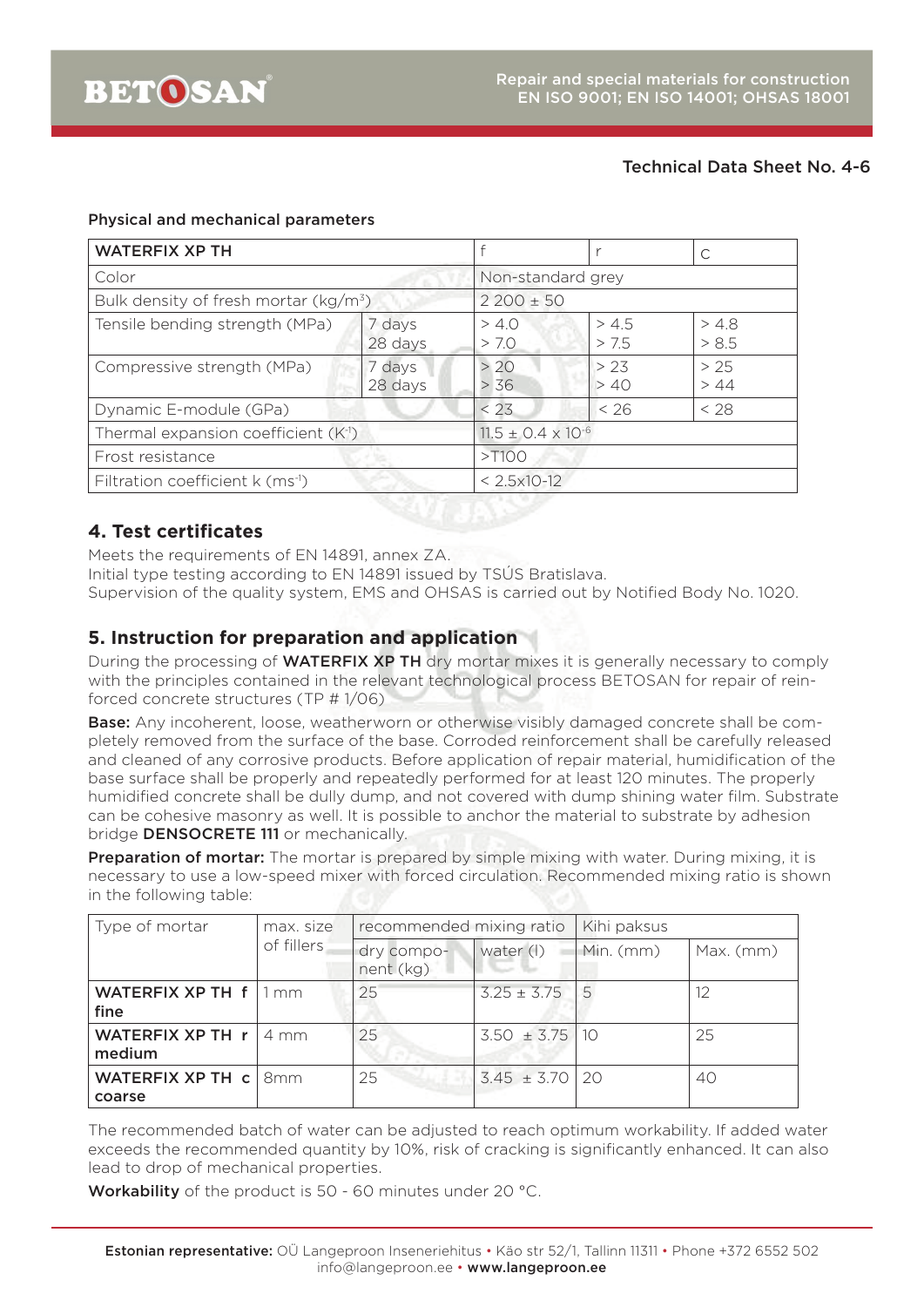Neither **temperature of base** nor temperature of ambient air shall be below  $+5^{\circ}$ C and above  $+30^{\circ}$ C. Mortar application: WATERFIX XP TH can be applied either manually or mechanically by dry or wet spraying. The mortar can be manually applied either by rendering or fining off. First layer (connecting) needs to be applied in such a way to ensure that no unfilled spaces are created (behind reinforcement, in caverns etc.). After initial application it is recommended to spread the mortar into pores and uneven spaces. This can be done well with flat paint brush with short hair, or by a toothed trowel. Proper adhesion of the material to substrate in application stage is basic condition for good quality adhesion in the final state. In localized repairs it is necessary to pay appropriate attention to edge regions or repaired area, where the edge needs to be properly compacted, without entrapped air pockets or other non-homogeneities. The repair is always done from place of deepest degradation, in such a way that the final layer it to be continuous over entire area, if possible.

**Surface finalization:** After initial setting of the last layer, smoothing by a dry polyurethane finisher is used for surfacing. Wet surfacing is not allowed. If the surface is to be smoothed with fine spread coating (e.g. **DENSOFIX**), ruling off by a wooden tamper is sufficient.

**Surface treatment:** Repaired surfaces shall be properly treated immediately after completion to avoid especially direct exposure to sun, wind effect and other factors accelerating undesirable evaporation of the batch water. Use of the treatment agents **DENSOCURE W** and **DENSOCURE R** proved well.

## **6. Specific consumption**

Specific consumption of dry mortar is  $1.7 \div 1.8$  kg/m<sup>2</sup> at 1 mm of layer thickness. In spray application, it is necessary to count with loss of  $10 \div 12$  %.

#### **7. Packing and storage**

The product is supplied in 25 kg PE-lined paper bags or PE pails of 5 kg. WATERFIX XP TH must be efficiently protected against moisture during transportation and storage. Shelf life in undamaged packing is 6 months.

After the expiration of min. shelf life, which is stated on the packaging, ingredients are not fully effective at reducing chromium VI below 2 ppm.

# **8. Health protection at work**

Handling **WATERFIX XP TH** dry mortar does not require any extraordinary hygienic precautions. The product contains alkalis and therefore any contamination of mainly eyes or mucous membrane must be prevented. Health and labor safety rules applicable to work with cement or lime mortars are to be adhered to.

Issued MSDS meets the requirements of EC-Regulation 1907/2006, Article 31.

Because the product meets the criteria for classification as hazardous, it is necessary to provide the recipient or carriers with MSDS.

In countries where regulation REACH (para. 33.1): EU regulation on chemicals and their safe use (REACH: EC 1907/2006) is valid, professional users and distributors must be provided with following information automatically and without request:

This product is subject to Regulation (EC) No. 1907/2006 (REACH). It does not contain any substances that could be released from product under normal or reasonably foreseeable conditions of use. Therefore, there are no registration requirements for substances in articles within the meaning of. Article 7.1 of the Regulation.

Based on our current knowledge, this product does not contain SVHC (substances of very high concern) from candidate list published by the European Chemicals Agency in concentrations above 0.1% (w/w).